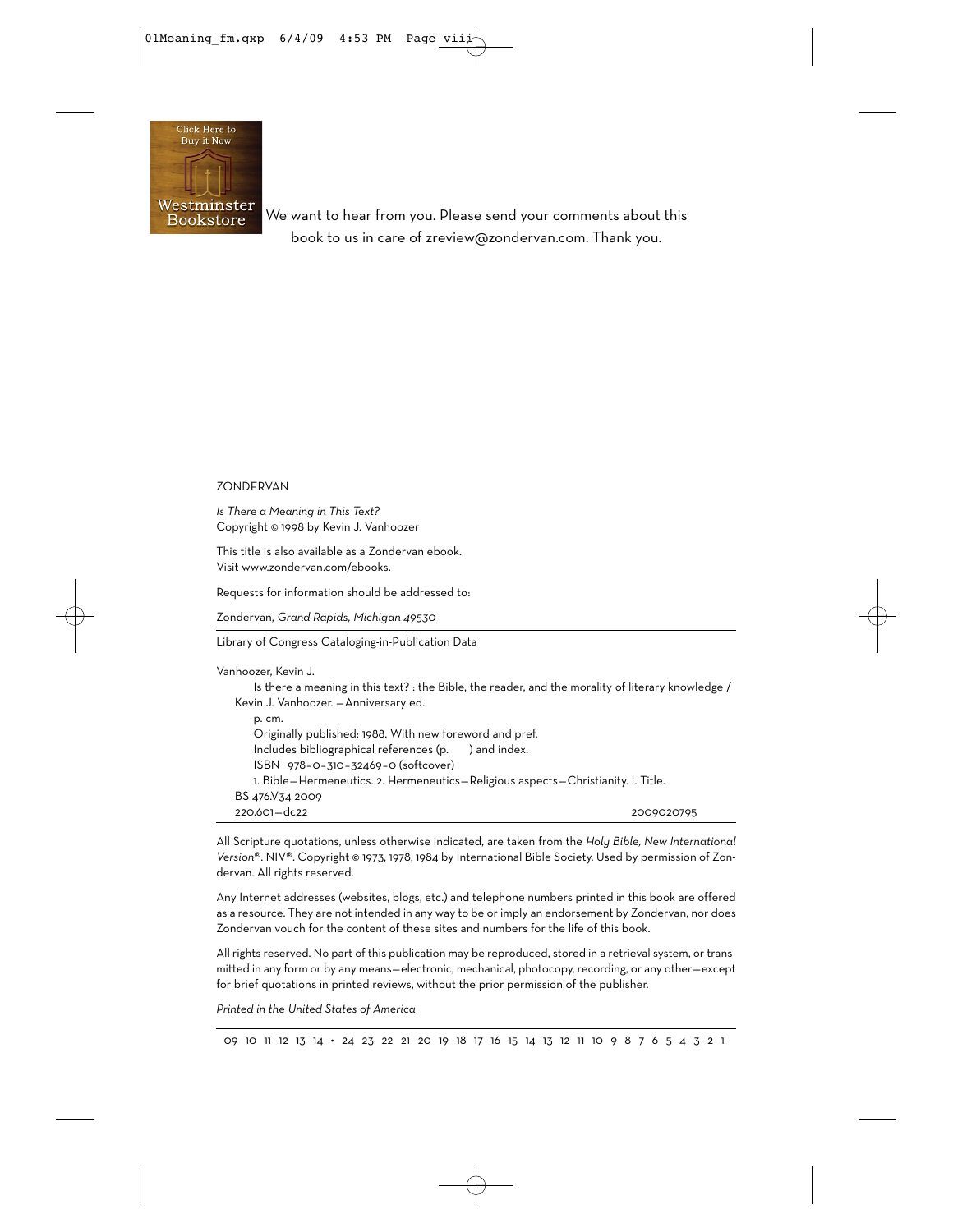# **CONTENTS**

| <b>INTRODUCTION:</b> Theology and Literary Theory 13           |                                                                                                                                                                                                                                                            |  |
|----------------------------------------------------------------|------------------------------------------------------------------------------------------------------------------------------------------------------------------------------------------------------------------------------------------------------------|--|
|                                                                | 1. Faith Seeking Textual Understanding 15                                                                                                                                                                                                                  |  |
|                                                                | Three parables on reading and reflection<br>Philosophy and literary theory: from Plato to postmodernity<br>Meaning and interpretation: the morality of literary knowledge<br>The three ages of criticism: the plan of the book<br>Augustinian hermeneutics |  |
| <b>UNDOING INTERPRETATION:</b> Authority, Allegory, Anarchy 37 |                                                                                                                                                                                                                                                            |  |
|                                                                | 2. Undoing the Author: Authority and Intentionality 43                                                                                                                                                                                                     |  |
|                                                                | Authorship and authority: the birth of the "author"<br>Undoing the author's authority<br>Undoing the author's intention<br>Has the Bible lost its voice?                                                                                                   |  |
|                                                                | 3. Undoing the Book: Textuality and Indeterminacy 98                                                                                                                                                                                                       |  |
|                                                                | Demeaning meaning?<br>What is a text?<br>Meaning in Antioch and Alexandria<br>Textual indeterminacy: the rule of metaphor<br>Interpretive agnosticism?                                                                                                     |  |
|                                                                | 4. Undoing the Reader: Contextuality and Ideology [1, 1, 1, 1, 1, 1, 148]                                                                                                                                                                                  |  |
|                                                                | The birth of the reader<br>The aims of reading: literary knowledge and human interests<br>Interpretive violence<br>Power reading and the politics of canon<br>Undoing biblical ideology<br>The ethics of undoing: the "new morality" of knowledge          |  |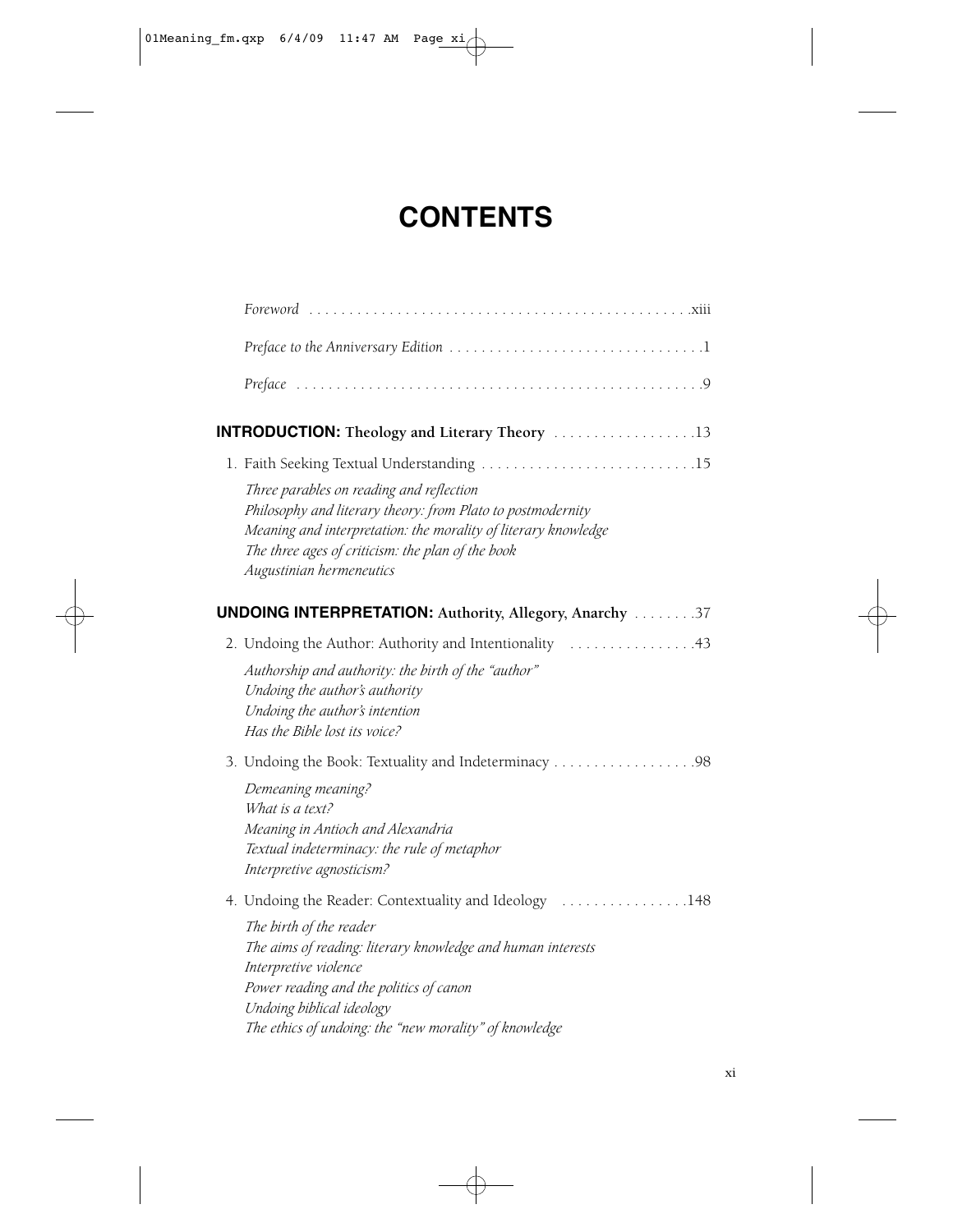| <b>REDOING INTERPRETATION:</b> Agency, Action, Affect 197                                                                                                                                                                                                                                             |
|-------------------------------------------------------------------------------------------------------------------------------------------------------------------------------------------------------------------------------------------------------------------------------------------------------|
| 5. Resurrecting the Author: Meaning As Communicative Action 201                                                                                                                                                                                                                                       |
| The physics of promising: from codes to communion<br>Dissenting voices: speech rehabilitation<br>The "what" of meaning: texts as communicative acts<br>The "who" of meaning: authors as communicative agents<br>Communicative action and the author's intention<br>Meaning and significance redivivus |
| 6. Redeeming the Text: The Rationality of Literary Acts 281                                                                                                                                                                                                                                           |
| Belief in meaning as properly basic: the nature of literary knowledge<br>The conflict of interpretations: the problem of literary knowledge<br>How to describe communicative acts: the norm of literary knowledge<br>Genre and communicative rationality: the method of literary knowledge            |
| 7. Reforming the Reader: Interpretive Virtue, Spirituality,                                                                                                                                                                                                                                           |
| The reader as user, critic, and follower<br>Is exegesis without ideology possible?<br>Reader response and reader responsibility<br>Understanding and overstanding<br>The Spirit of understanding: discerning and doing the Word<br>The vocation of the reader: interpretation as discipleship         |
| <b>CONCLUSION:</b> A Hermeneutics of the Cross 453                                                                                                                                                                                                                                                    |
| 8. A Hermeneutics of Humility and Conviction 455                                                                                                                                                                                                                                                      |
| Trinitarian hermeneutics<br>The verbal icon and the authorial face<br>Hermeneutic humility and literary knowledge                                                                                                                                                                                     |
|                                                                                                                                                                                                                                                                                                       |
|                                                                                                                                                                                                                                                                                                       |
|                                                                                                                                                                                                                                                                                                       |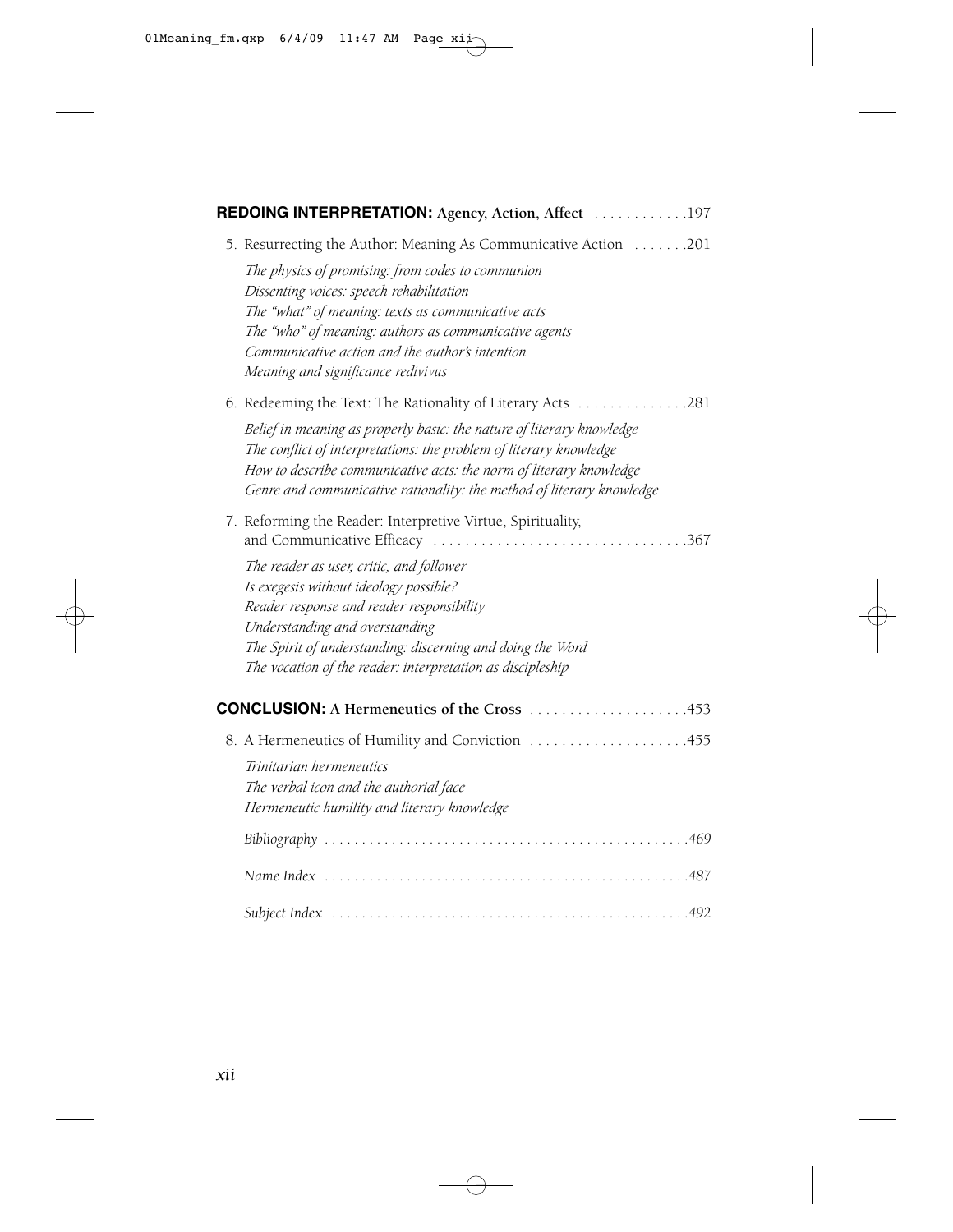## **CHAPTER ONE**

# Faith Seeking Textual Understanding

And then the interpretations—30,000 different interpretations!

S. Kierkegaard

What might "faith seeking understanding" mean when used to describe the task not of theology but of hermeneutics? Is understanding texts a matter of faith, or reason, or perhaps both? Is faith a necessary condition for understanding the Bible? Søren Kierkegaard tells three parables about hermeneutics in order to provoke his readers to self-examination. Do they have the kind of faith that seeks understanding, the faith that understanding apparently requires? $1$ 

### **THREE PARABLES ON READING AND REFLECTION**

We begin with Kierkegaard's reading of James 1:22–27. One who hears the Word of God and does it is like a person who looks at oneself in the mirror and remembers what one sees therein. What kind of looking at oneself in the mirror of God's Word, he asks, is required in order to receive a true blessing? He replies that one benefits from looking at the Word only if one moves beyond inspecting the mirror to see oneself. James' parable thus "warns against the error of coming to inspect the mirror instead of to see oneself in the mirror."2

"To see oneself in the mirror." Kierkegaard's reading of this biblical image immediately presents us with a problem of and for interpretation. What does Kierkegaard mean by "to see oneself"? Is he suggesting that there is nothing in the text, so that a reader discovers only himself or herself in it, or is he saying that one sees oneself as one really is when one grasps the biblical meaning, say, about sin and salvation? To put it another way, do readers project themselves onto the text or discover themselves in the text? This "mirror image" raises what I believe to be the most important question for contemporary theories of interpretation, whether of the Bible or of any other book: Is there something in the text that reflects a reality independent of the reader's interpretive activity, or does the text only reflect the reality of the reader?

Kierkegaard's second parable, "the lover's letter," is about a man who receives a letter from his beloved written in a strange language. Desperate to read the letter, he takes a dictionary and begins to translate one word at a time. An acquaintance enters, interrupts his translating, and says: "Aha, you're reading a letter from your beloved."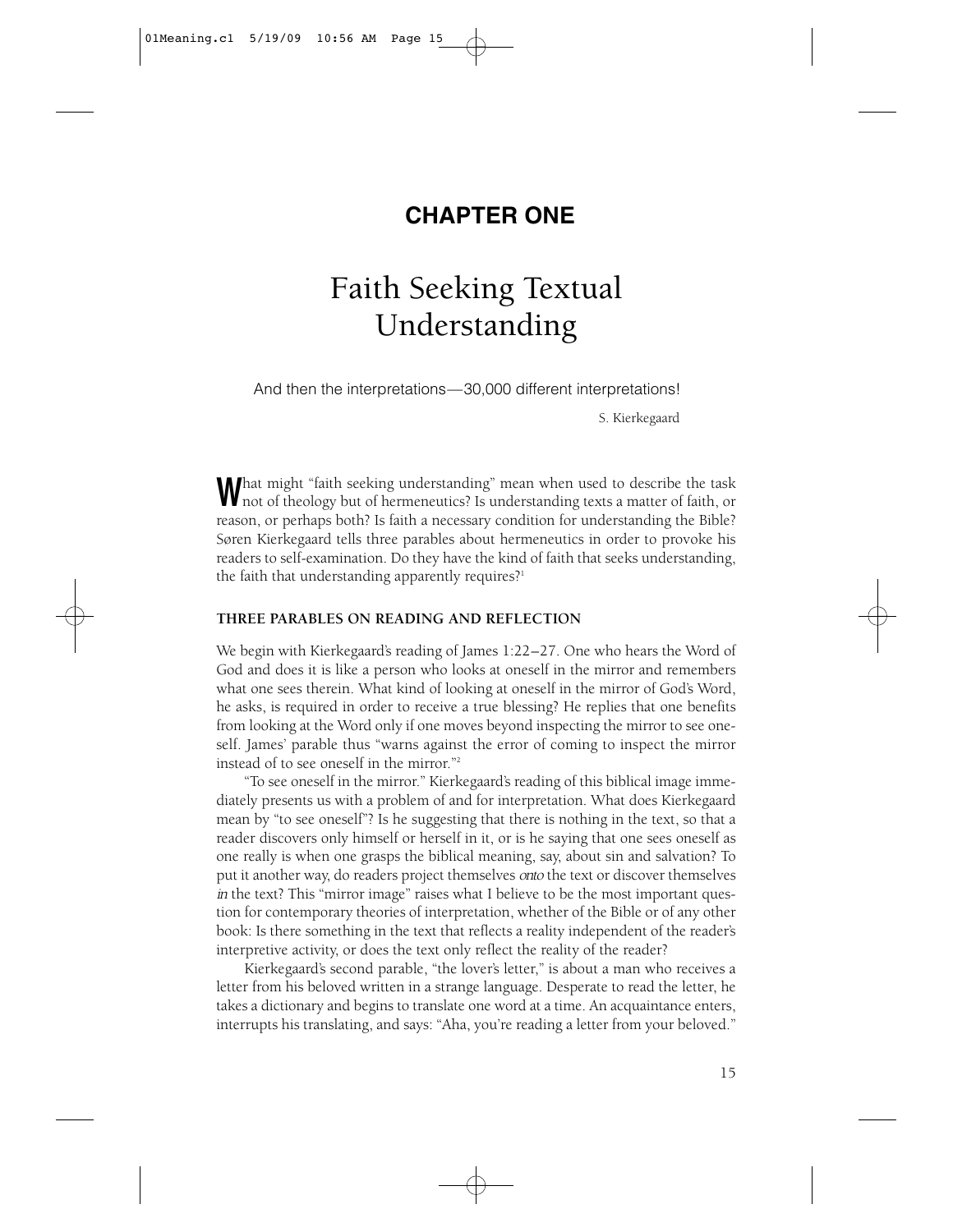The lover replies: "No, my friend, I sit here toiling and moiling with a dictionary. . . . If you call that reading, you mock me."<sup>3</sup> Kierkegaard's point is that linguistic and historical scholarship is not yet genuine reading. It is rather like examining and working on the mirror itself—looking at the mirror rather than in it. Such, he suggests, is the danger of modern biblical criticism.

In the parable of the "king's decree," Kierkegaard asks us to imagine a country in which a royal ordinance goes out. Instead of complying with the command, however, the king's subjects begin to interpret. Each new day sees new interpretations of the ordinance; soon the populace can hardly keep track of the various offerings: "Everything is interpretation—but no one reads the royal ordinance in such a way that he acts accordingly."4

Now, God's Word is both love letter and royal decree. Do we look at it or in it? Do we comply with or "interpret" it? Do we see ourselves in or project ourselves onto it? These parables should prompt readers to examine themselves to see if they are "in the faith" as they seek understanding. What was true in Kierkegaard's day is, I believe, even truer in ours. We need to examine the theory and practice of contemporary interpretation to see if it is "in the faith," for some readers contrive to deprive the Bible of its authority through interpretation. Kierkegaard laments: "'My house is a house of prayer, but you have changed it into a den of thieves.' And God's Word what is it according to its purpose, and into what have we changed it?"<sup>5</sup>

The moral of Kierkegaard's parables is that readers have ceased to take the privilege and responsibility of interpretation seriously. The purpose of interpretation is no longer to recover and relate to a message from one who is other than ourselves, but precisely to evade such a confrontation. The business of interpretation is busyness: constantly to produce readings in order to avoid having to respond to the text. What is the purpose of such interpretation? Kierkegaard's answer is cynical yet insightful: "Look more closely, and you will see that it is to defend itself against God's Word."6 In order to avoid seeing themselves in Scripture as they really are, some readers prefer either to look at the mirror or to project their own, more flattering, images.

### **PHILOSOPHY AND LITERARY THEORY: FROM PLATO TO POSTMODERNITY**

We can sum up the so-called "postmodern" condition that is the context of contemporary discussions concerning the theory and practice of interpretation in a single phrase: "incredulity toward meaning."7 Odd though it may sound, many interpreters today find it increasingly difficult, if not impossible, to believe in "meaning." Why has meaning become unbelievable? To answer this, we must ask the right preliminary question: What is meaning?

In their 1923 work The Meaning of Meaning, C. K. Ogden and I. A. Richards berated philosophers for their confusion about the meaning of "meaning."8 They argued that much about language remains mysterious, most notably the relationships between words and what words refer to and between words and the way we think. They pleaded for an integrated, interdisciplinary approach to these fundamental questions. Twentieth-century philosophy has, by and large, responded to their call.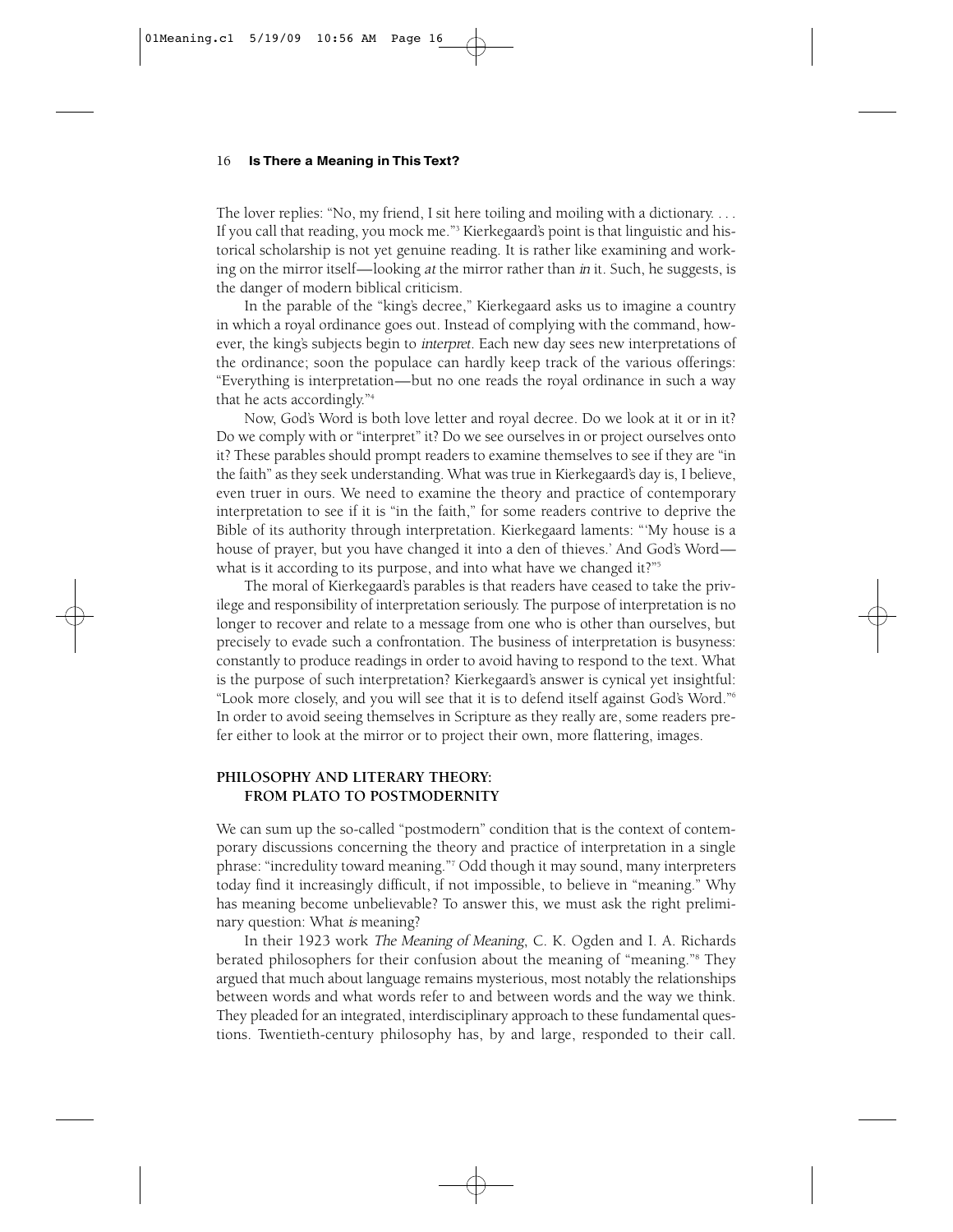Indeed, it would be no exaggeration to say that language has become the preeminent problem of twentieth-century philosophy. Only recently, however, have philosophers begun to consider the problem of meaning in relation to literary texts as well as to language.

Plato, however, was there before (as usual): "Philosophy is but a series of footnotes to Plato." Plato turned his attention to the question of language and meaning in one of his lesser known dialogues, the Cratylus. The three participants—Hermogenes, Cratylus, and Socrates—each represent different positions that anticipate, often in extraordinary fashion, modern and postmodern theories.

The main issue at stake in the Cratylus is whether or not we can speak truly. Do words give us knowledge of the world or not? Hermogenes, a disciple of the Sophists, argues that words have only conventional meanings; like the names of slaves, they may be given or changed at the master's pleasure. Words are thus unreliable guides to the nature of things, for there is no necessary connection between a word and the thing it names. Hermogenes's picture of language as a system of arbitrary conventions is a precursor of sorts to Saussure's linguistics, a theory that has come to dominate a large part of the twentieth-century discussion.

Cratylus, the character after whom the dialogue takes its name, takes an all-ornothing position. A name, he insists, is either the perfect expression of a thing or else it is a mere inarticulate sound, not a true name at all. Cratylus neatly encapsulates both the modern emphasis on meaning-as-reference and the postmodern emphasis on the indeterminacy of meaning. His thought is poised uneasily between two uncompromising metaphysical positions. On the one hand, he espouses, if only for the sake of argument, the belief that everything has a right name of its own, fixed (made determinate) by nature. This is the view we have come to associate with Plato: that the eternal Ideas are reflected by temporal things, and that words in turn are reflections of things. On the other hand, Cratylus does not really appear to believe what we might call the "imitation theory" of meaning. He follows Heraclitus's notion that "all is flux" and concludes that one ought not to say anything but only point with one's finger, since no true statement can be made about what is constantly changing. In other words, Cratylus ascribes the same transitoriness to things (the world) as to signs (words). Nothing true can be said, for both language and the world are in flux. Cratylus is a postmodernist before his time.

It is to counter Cratylus's skepticism that Socrates enters the discussion. He develops a mediating position that holds language to be both conventional and natural. It is the second part of his position that is problematic. What does it mean to speak of things "naturally"? Plato is inclined to say that when we name things, we are also defining their natures. The business of a name is to describe a thing's nature. One might cite 1 Samuel 25:25 as biblical support: "as his name is, so is he; Nabal [Fool] is his name, and folly is with him" (NRSV).

Plato devotes considerable space in his dialogue to exploring this "imitation theory" of meaning. But do words really imitate the world? Socrates appeals to etymologies or word origins. For example, the letter "r" naturally expresses (i.e., imitates) rapidity and motion, since "the tongue was most agitated and least at rest in the pronunciation of this letter."9 The letter "l" expresses liquidity, because saying it requires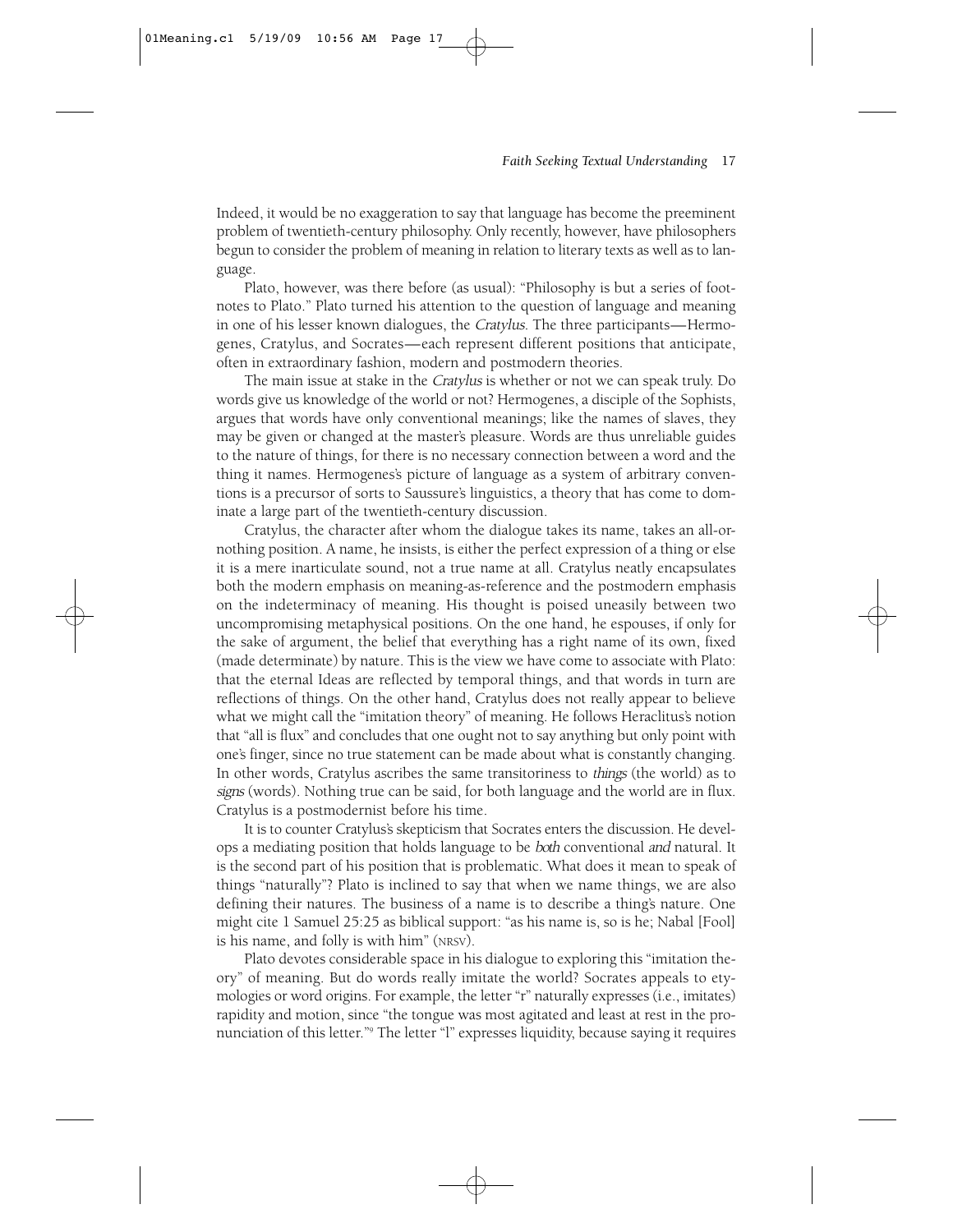the tongue to slip. So, in the English word "roll" we are to think of liquid motion or of rapid slipping (the "o" represents, of course, the circular nature of the rapid motion!). Socrates' serious linguistic point, and it is a brilliant one, is that language is imitative sound. Words resemble things.

Imitation, of course, runs into difficulty as a general theory of meaning. In what sense does "clown" resemble real clowns? Etymologies may be interesting, but they do not explain everything. In particular, one is hard pressed to see how such a theory could account for literary meaning (or, more particularly, for the differences among the four Gospels). Socrates himself confesses to some doubt about the correctness of his theory, but what are the alternatives? If one rejects the imitation theory, the only alternatives are to appeal to the "Deus ex machina" (e.g., the gods gave the first names) or to the "veil of antiquity" (i.e., we do not know how things got their names). Plato is unhappy with either alternative, for each would force him to acknowledge that he has no reason to believe that he can speak truly, that is, according to a thing's nature.

The present work continues the dialogue begun in the Cratylus. My conversation partners will include literary theorists and theologians as well as linguists and philosophers. While I agree with many contemporary thinkers that meaning is more than a matter of naming, I continue to share Plato's concern to defend the possibility of speaking truly. Whereas for Plato the divine origin of language was a hypothesis briefly considered and quickly disposed of, I will not be so hasty in dismissing the relevance of theology to the question of language and its interpretation.

Cratylus's skeptical position on language and interpretation is alive and well. Many postmodern thinkers believe (perhaps inconsistently) that the first truth about language and reality is that they are both in flux. Indeed, Joseph Margolis identifies the "master theme" of philosophy by a single question: "Does reality have an invariant structure or is it a flux?"10 The issue is whether there is an abiding "truth" about things to which our interpretations might correspond. Margolis answers his question in the negative; neither the world nor human nature is invariant. Rather, everything is a human "construct"—an interpretation. What we take to be determinate reality, according to Margolis, is actually an effect of our linguistic practices. Something as basic as one's country, for instance, is less a physical given than a political construction: the product of consensual practices concerning geographical borders and social orders. Marriage, too, is a product of wedding ceremonies, an arrangement that reflects social conventions, not some eternal order. Even God, viewed by a presentday Cratylus such as Don Cupitt, is an effect of human practices, in this case, the practice of religion.

Interpretation, for Margolis, is likewise an activity that produces . . . what? Not commentaries, but the texts themselves. Interpretation is not merely a matter of putting a subjective gloss on an objective reality. No, his proposal is more radical. Through the activity of reading, interpreters construct the text, or rather, its meaning. This is a new role for interpretation, which, until fairly recently, say the mid-nineteenth century, had played a more modest, recuperative role: recovering verbal messages. Margolis denies that his is an anything-goes relativism; there are criteria for interpretation, but they are relative to a set of community practices. Practices, of course, change; they too are in flux—hence the postmodern "incredulity towards meaning."